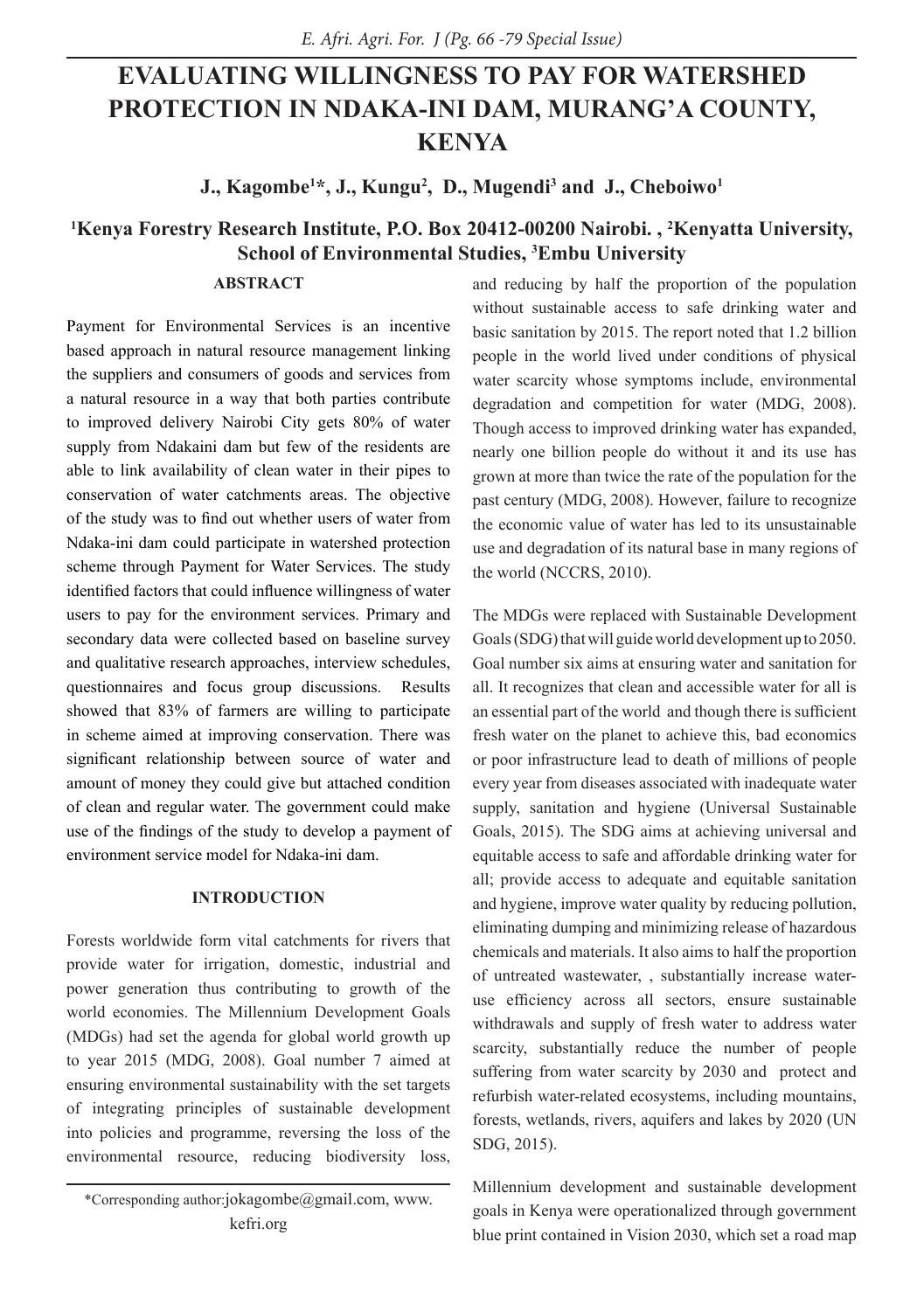for the country's development. It aims at making Kenya a newly industrialized middle-income country with high quality of life for all citizens by 2030 (Vision 2030, 2007). Conservation of water catchments and development of water resources is covered under the Water Act (2016) and the Forests Management and Conservation Act (2016). The Water Act provides a framework for development of water sector in the country with clear institutions for water providers, users and regulators. The Forests Act, provide a framework for involvement of the communities adjacent to a forest resource in conservation and management while addressing the society needs. The main sources of water in Kenya are the commonly referred to five water towers namely: the Aberdares, Mt. Kenya, Mau, Cherangani and Mt. Elgon. In 2012, the water towers were increased from 5 to 18 based on the need to capture other key water towers that supply water in the country (Kenya Water Towers Agency, 2012). According to Kenya Water Master Plan (2013), the main challenges facing conservation and protection of water catchment areas include weak institutional relations, conflicting institutional mandates, lack of funding mechanisms for Water Catchment Areas (WCA), inadequate flow of information , lack of integrated monitoring and evaluation systems, low capacity and awareness of stakeholders, land degradation, poor management of water resources and waste, insecurity, over-dependence on biomass energy and limited involvement of women and youth in WCA activities.

The major threats to water towers are degradation, change in land use and unsustainable management practices (KFWG and DRSRS, 2009). Degradation has resulted in reduced water supply making Kenya to be classified as water scarce country, with water endowment at  $400 \text{ m}^3$ / *capita*, which is far below the global UN benchmark of 1,000 m3 per capital (MEMR (2012). By year 2012, the water supply in Nairobi was 580,000 m3 /day against a demand of 750,000 m3 /day. This demand was projected to increase to 860,000 m<sup>3</sup>/day by 2017 and 1.2 million m<sup>3</sup>/ day by 2035, requiring large and sustained investments in expanding water supply to meet the growing water needs (Nairobi Water Master plan, 2012). Many dams and water-pans were dug to supply water for farming, domestic and industrial and these have become degraded, and silted . Rapid population growth has exerted immense pressure on the quality and quantity of water (Ministry of Environment and Mineral Resources, 2012).

To ensure sustainable conservation of water catchments areas, it is important to link the providers of environmental goods and services with the users. Payment for Ecosystem services (PES) which is the practice of proposing incentives to farmers/landowners or protected area managers in exchange for managing their land or resources, in exchange to providing some environmental service, provide this vital link (MEMR, 2012 ). National Forest Program identified opportunity to apply PES schemes to protect and conserve forest ecosystems noting that government institutions have responsibility to promote PES and support partnerships as well as ensure enabling legal framework is in place (Ministry of Environment and Natural Resources, 2016). Objectives of this study were to (i) determine the willingness of the downstream buyers to pay for watershed protection services and socioeconomic factors influencing their ability and (ii) identify socio-economic issues influencing the willingness of the downstream buyers to pay for watershed protection.

#### **METHODOLOGY**

#### **Study Area**

The study was carried out in the areas designated as catchment areas for Ndaka-ini dam which is located in Gatanga and Maragua districts, Murang'a County as shown in Figure 1. Gatanga District  $(36^{\circ} 44^{\circ} 39.46^{\circ} E)$ ; 37o 00' 58.03" E and 0o 42' 13.28" S ; 1o 01" 12.72" S.) lies in longitude This area is at an elevation of 1,340 -2,190 m asl within agro ecological zones UH0, UH1, LM1, UM1 and UM2 (MoA, Gatanga District, 2010). Water catchment areas for the dam include the entire Sublocations bordering the dam and those situated between the dam and the forest of which Kimakia and Gatare forests stations are covered.

The study area is about 80 km north of Nairobi and 40 km west of Thika town on the slopes of Aberdare forest at the tip of Thika and Maragua districts in Murang'a County. The Ndaka-ini dam's catchment area measures 75 km2 . It consists of Kimakia and Gatare Natural forests which form Aberdare Ranges. The main rivers that drain into the Dam from this catchment are Thika, Githika and Kayuyu. Thika drains 50%, Githika 30% and Kayuyu 20% of the catchment into the Dam, respectively (Athi Water Profile, 2015).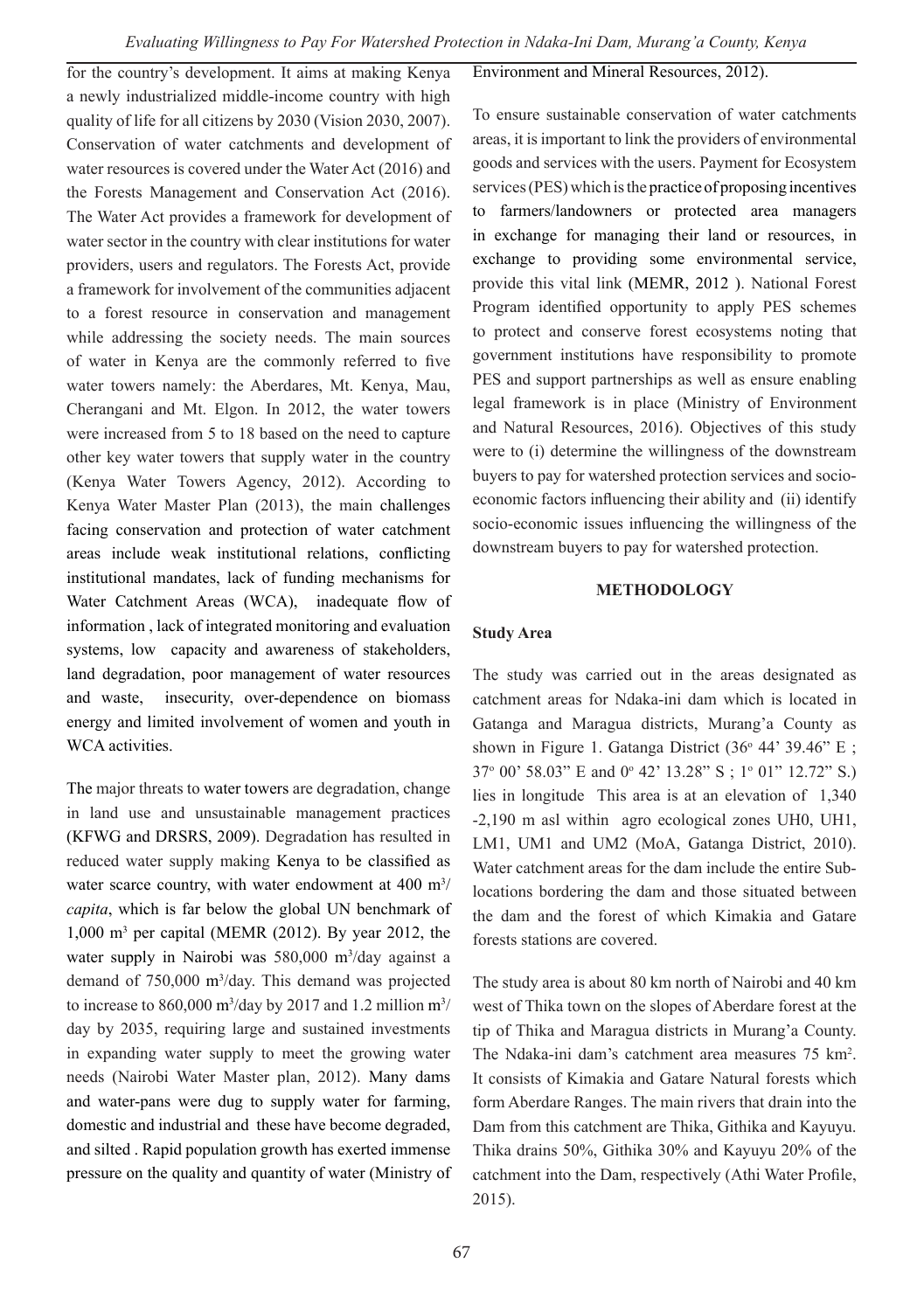

**Figure 1**. Location of the study area, Source: Kagombe and Kiama, (2012)

#### **Sampling Design**

Cluster sampling was used based on the data of water users that was obtained from Gatanga Water and Sewerage Company. The sampling frame was the number of water users supplied by Gatanga Water and Sewerage Company in the lower catchment of the dam. The data collection method was adopted from Waage *et a*l*.* (2005) and Ruhweza and Wage (2002). Data collection methods included pre-testing of the questionnaire and collection of secondary data on climate variables and socio-economic trends in the area. Primary and secondary data were collected. Primary data were obtained from the study sites by use of semi-structured interview schedule, questionnaire and Geographical Information System (GIS). Primary data included; socio-economics household information, land use changes, conservation activities, willingness to adopt conservation practices, willingness to pay for ES, institutional and legal framework for PES.

Interviews were administered to land users and foresters in the dam catchments area, water users, key informants, managers of institutions supplying water, large consumers of water, and water treatment companies. The issues captured for consumer included: socio-economic

household data that affect economic decision, quantity of water consumed per household, alternative water sources, reliability of water source, quality of water, relation of water supply and conservation activities and willingness of the water user to pay for conservation of watershed.

Secondary data were collected from reports, books, public records, data sets held by institutions. These included; rainfall trends, intake and outtake of water in the dam, physical planning, on-farm tree planting, infrastructure growth, community structures, livelihood options for the farmers, policy and legal frameworks, household characteristics, history of the dam, trends of water use by consumers and challenges in water provision.

### **RESULTS AND DISCUSSION**

#### **Demographic characteristics of Water Consumers**

Water consumers included individual households and large institutions within and around Thika town. Out of the 339 water consumers interviewed, 59% were males and 41 % were females. A study by Grafton *et al.* (2009) have shown that household characteristics that include the number of people in the household (adults and children), size of household, level of education and household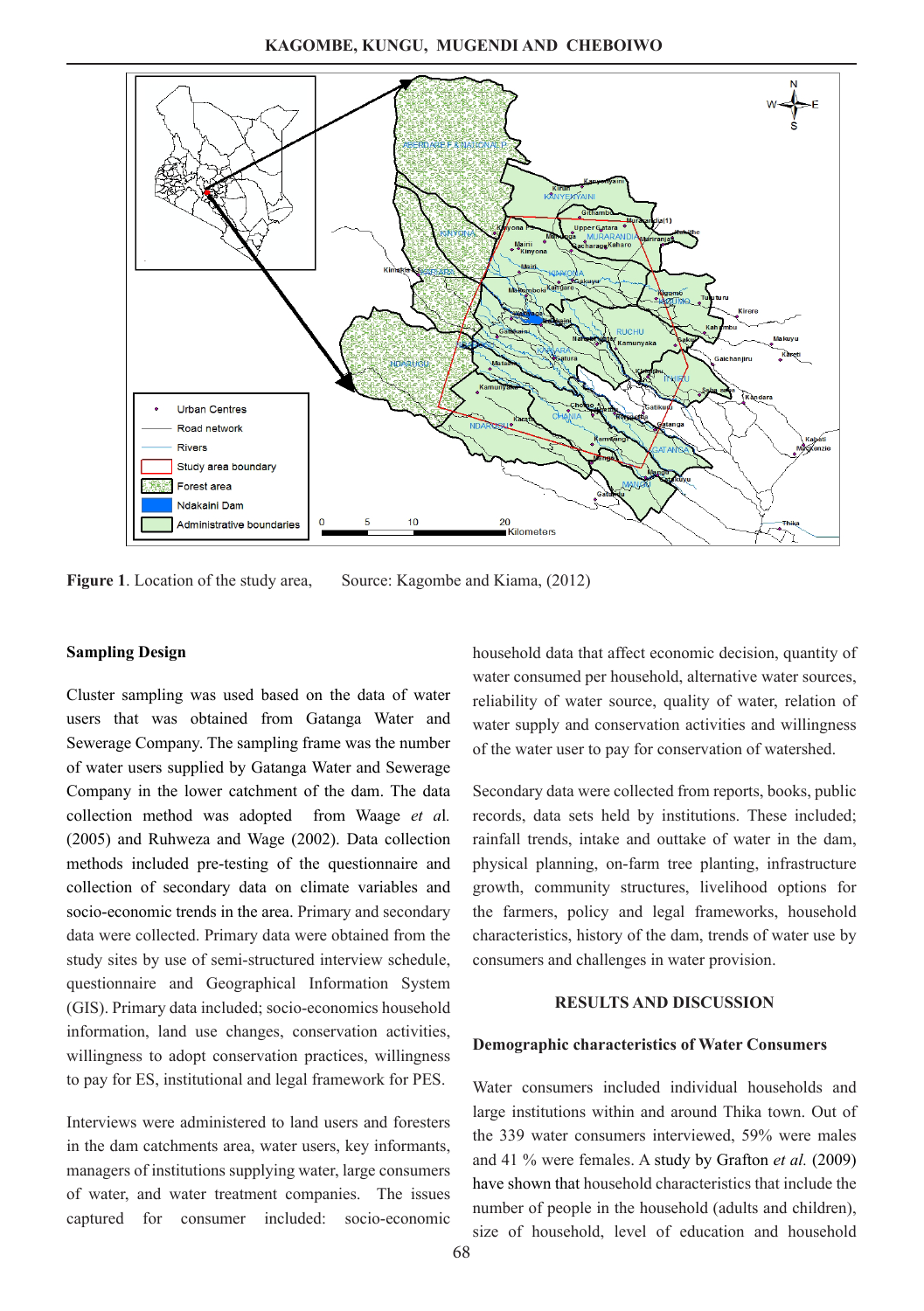income has significant and positive effects on household water consumption.

# **Conservation of Watersheds and willingness of Water Consumers to Pay for Management of Watershed**

The first objective of the study was to find out whether downstream water consumers were able to link water they consumed to conservation of watersheds and their willingness to pay for management of watersheds. To address this objective, study respondents were asked to indicate main sources of water for household use. Table 1 shows water consumers' responses on the main sources of water for households use.

result, significant proportions of them opted to use ground water sources such as boreholes, shallow well and stream water. It further emerged that in some areas where good quality water was lacking, farmers harvested rain water for domestic use. The study sought to determine whether consumers with piped/tapped water were aware of the sources of water supplied in their homesteads. In response, 98.3% indicated that they were aware (Figure 2).

The study sought to know regularity of water supplied to the household. Table II shows consumers' responses on frequency of water supplied to their homesteads.

| TABLE I- MAIN SOURCES OF WATER FOR      |     |      |  |  |  |
|-----------------------------------------|-----|------|--|--|--|
| HOUSEHOLD USE IN LOWER CATCHMENT OF     |     |      |  |  |  |
| NDAKA-INI                               |     |      |  |  |  |
| <b>Sources of water</b><br>N<br>Percent |     |      |  |  |  |
| Tapped water                            | 116 | 34.2 |  |  |  |
| <b>Borehole</b>                         | 93  | 27.4 |  |  |  |
| River/streams                           | 73  | 21.5 |  |  |  |
| Shallow well                            | 33  | 9.7  |  |  |  |
| Rain water                              | 24  | 7.1  |  |  |  |

As shown in Table I, 34.2 % water consumers used tapped water in their homes, 27.4 % used borehole, 21.5% used river/streams while 7.1% used rain water. This implied that most of the households in the lower catchment Ndaka-ini were not supplied with tapped water. As a

**Total 339 100.0**

| TABLE II - FREQUENCY OF WATER SUPPLIED |
|----------------------------------------|
| TO CONSUMERS IN LOWER PARTS OF NDAKA-  |
| INI DAM                                |

| <b>Water supply</b> | n   | Percent |
|---------------------|-----|---------|
| Everyday            | 8   | 6.9     |
| Once per week       | 38  | 32.8    |
| 2 days per week     | 25  | 21.6    |
| Once per month      | 33  | 28.4    |
| 3 days per month    | 12  | 10.3    |
| <b>Total</b>        | 116 | 100.0   |

 In this study, it was clear that 32.8 % of the consumers got water once per week, 28.4% had water once per month, 21.6% were supplied with water two days a week, and 10.3% three days per month while 6.9 % water consumers were supplied with water every day. This implied that most households were not frequently supplied with



# Sources of piped water

**Figure 2**. Sources of piped water for consumers in lower parts of Ndaka-ini dam.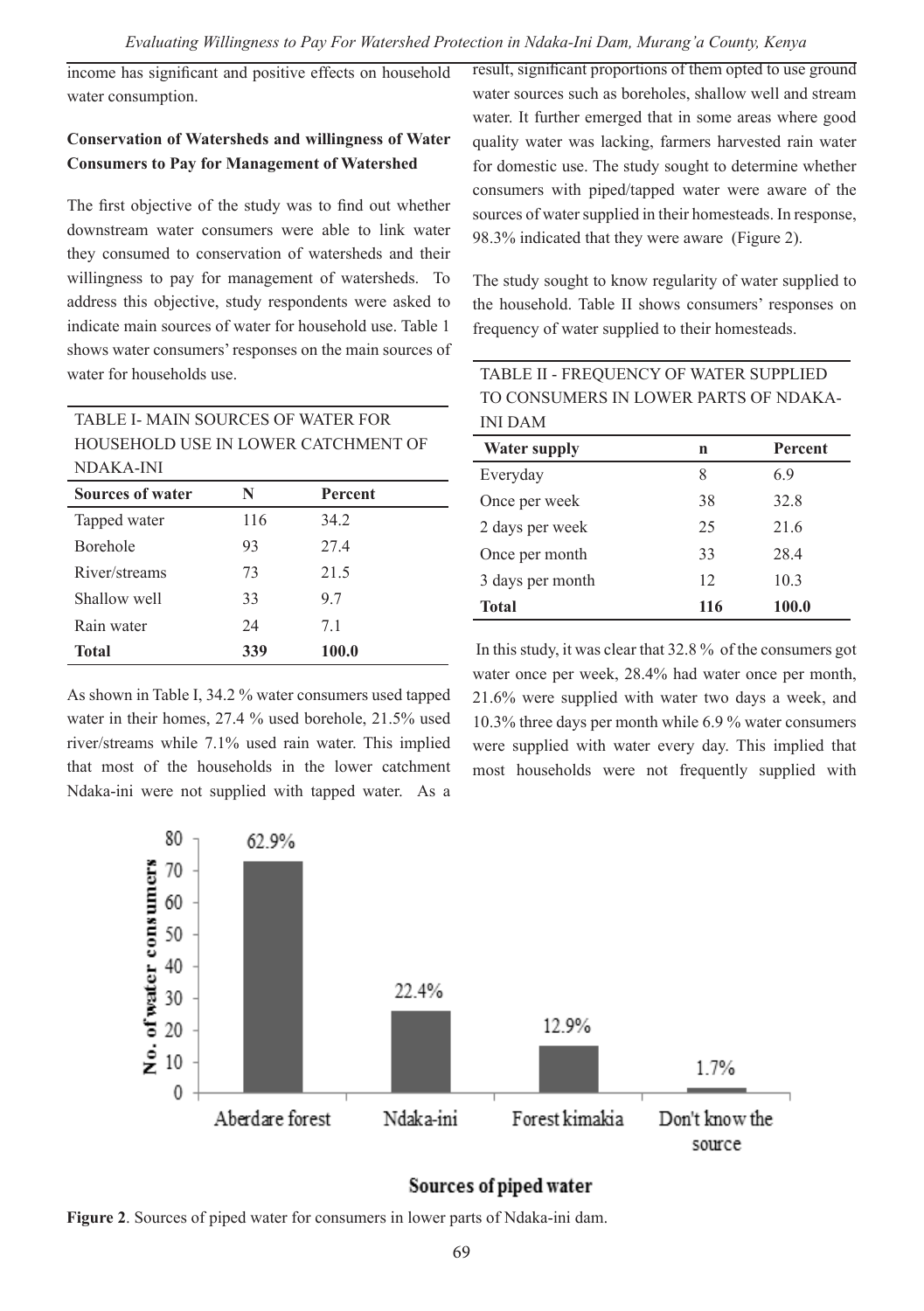### **KAGOMBE, KUNGU, MUGENDI AND CHEBOIWO**

water resulting to them exploring alternative sources of acquiring water. Irregular supply could be associated with shortage of water from catchment areas, high population of water consumers in the community and also poor water supply management.

To establish level of respondents awareness on water supply information, the researcher asked respondents to indicate whether there was a link between water supplied in their homesteads and conservation of water sources. In response, 58.6% consumers confirmed that there was a link between the supply and conservation while 41.4% consumers felt that there was no link between the two. Furthermore, those who indicated there was a link gave details of the connection of household water and conservation as in Table III.

|  |                |  | TABLE III - CONNECTION OF HOUSEHOLD |
|--|----------------|--|-------------------------------------|
|  |                |  | WATER AND WATER SOURCE              |
|  |                |  | CONSERVATION IN LOWER PARTS OF      |
|  | NDAK A-INI DAM |  |                                     |

| Link                         | n   | Percent |
|------------------------------|-----|---------|
| Tree planting                | 22  | 19.0    |
| Aberdare forest              | 16  | 13.8    |
| Water catchment conservation | 15  | 12.9    |
| Riparian area conservation   | 11  | 9.5     |
| Farming systems              | 4   | 3.4     |
| No link                      | 48  | 41.4    |
| Total                        | 116 | 100.0   |

This study revealed that 19.0% of the consumers indicated that the link between water supply and water source conservations was through planting of trees(Table IV) It was clear that 41.4% of respondents had no link between water and conservation activity. This could have adverse effect on any conservation linkage efforts as they may not support such activity. Awareness creation on payment for ecosystem service will provide this vital link to enable households to appreciate that positive conservation activity can lead to improved water services. One way of achieving long term protection of watershed is ensuring good conservation management and providing incentives sufficient to discourage further encroachment on and degradation of natural ecosystems (Rebecca *et al*. 2012). The study sought to know threats to conservation of water catchment areas. Table IV shows consumers' responses on threats at water catchment areas.

# TABLE IV -RESPONSE TO CONSUMERS' IN LOWER PARTS OF NDAKA-INI ON THREATS TO WATER CATCHMENT AREAS

| Threats to water catchment areas | N              |       |
|----------------------------------|----------------|-------|
| Unfriendly trees                 | 29             | 25.0  |
| Climate change                   | 19             | 16.4  |
| Drought                          | 15             | 12.9  |
| Deforestation                    | 14             | 12.1  |
| Riparian cultivation             | 12             | 10.3  |
| Lack of awareness                | 12             | 10.3  |
| Poor farming practices           | 6              | 5.2   |
| Land size                        | 4              | 3.4   |
| Pollution                        | 3              | 2.6   |
| Policies                         | $\overline{2}$ | 1.7   |
| Total                            | 116            | 100.0 |

 In this study, 25.0% of the water consumers indicated that major challenge faced at water catchment areas was concerning environment where unfriendly tree species like *Eucalyptus* led to drying up of water catchment areas and reduction of aquatic organisms that depend on critical thresholds of water (Dugan *et al*. 2010). Irregular climatic change was another threat that was a concern to most farmers. According to 16.4% of the water consumers, climatic change threatens the survival of species and the integrity of ecosystem. For instance, global warming has led to increased rainfall in some areas, with others experiencing severe droughts. An increasing frequency of extreme climatic conditions is aggravating the state of the available freshwater resources. Furthermore, two similar proportions (10.3%) of the respondents indicated that cultivation of riparian areas and lack of awareness among farmers, were other major threats at water catchment areas, respectively. This implied that lack of awareness among the community members on importance of conservation of catchment areas negatively influenced farmers' utilization of watershed resources. In an attempt to probe acceptable amount of cash incentive, farmers were required to indicate levels of incentives that would make them take PES initiative ( Table V).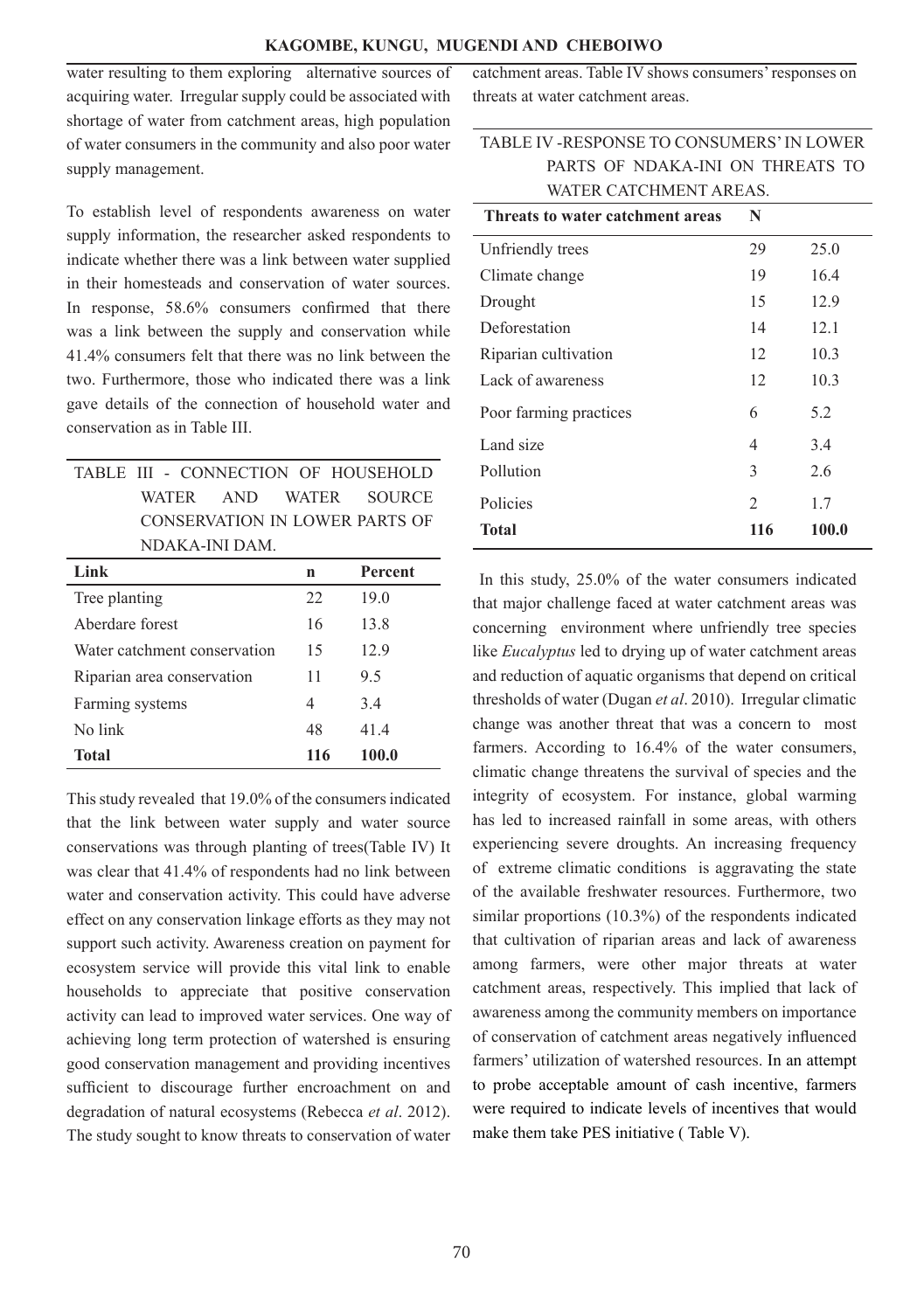| TABLE V - AMOUNT FARMERS WERE WILLING TO BE OMPENSATED TO PARTICIPATE IN THE PES |     |               |     |               |    |                |
|----------------------------------------------------------------------------------|-----|---------------|-----|---------------|----|----------------|
| <b>SCHEME IN NDAKA-INI.</b>                                                      |     |               |     |               |    |                |
| <b>Amount compensated</b>                                                        | Yes |               | No  |               |    | Not applicable |
|                                                                                  | n   | $\frac{0}{0}$ | n   | $\frac{0}{0}$ | n  | $\frac{0}{0}$  |
| KES 5,000                                                                        |     | 0.0           | 279 | 82.8          | 58 | 17.2           |
| KES 10, 000                                                                      | 13  | 3.9           | 266 | 78.9          | 58 | 17.2           |
| KES 20,000                                                                       | 21  | 62            | 258 | 76.6          | 58 | 172            |

The results of this study showed that all farmers who were willing to participate in the scheme indicated that they would not participate if compensated KES 5,000 per year. However, 3.9 % farmers would participate if compensated 10, 000 while 6.2% farmers would participate if compensated KES 20,000. This showed that the amounts of money farmers were compensated had a great impact towards their willingness to participate in the scheme. This is related to the annual income of households in the area who are predominantly in tea farming which gives high returns. A similar study conducted in Nairobi showed the mean WTP was about KES 275/month, which is equivalent to approximately US\$3. This was almost 25% of the average survey monthly water bill. This apparently large WTP value reflected the extent of water shortages in the survey area and people's preferences to pay for reliable water supply. The study showed a wide variation of water bills for households (from KES. 120 -900 i.e., approximately from USD 1.5 to 11.25 per month) and likewise a wide variation in WTP (Balana and Catacutan, 2012). Farmers were more willing to accept rewards in kind as shown in Table VI.

| TABLE VI - INCENTIVES FARMERS WERE |
|------------------------------------|
| WILLING TO TAKE TO PARTICIPATE IN  |
| CONSERVATION IN NDAKA-INI.         |

| <b>Reward system</b>             | n   | Percent |
|----------------------------------|-----|---------|
| Water supply                     | 161 | 47.8    |
| Carbon credit                    | 37  | 11.0    |
| Power supply                     | 36  | 10.7    |
| Firewood provision               | 33  | 9.8     |
| Tree seedlings                   | 26  | 7.7     |
| Fodder provision                 | 23  | 6.8     |
| Water pumps and storage<br>tanks | 2.1 | 6.2     |
| <b>Total</b>                     | 337 | 100.0   |

The results of this study shows proposed reward system that gives farmers incentives to participate in conservation activities. Majority (47.8%) of the farmers suggested

that provision of water supply could influence their participation in water conservation activities, 11.0 % indicated carbon credit while 10.7 % indicated power supply. Other reward systems mentioned included water pumps and storage tanks, fodder provision, tree seedlings and firewood supply. The type of reward was consistent with earlier baseline information that showed that most of farmers around the dam were not connected with tapped water.

#### **Large-scale Water Users**

Among the 30 large-scale water users sampled in Thika, 46.7% were industries, 16.7% were educational institutions, 16.7% were catering providers, 10.0 % were health institutions and 10% were rental units. All the institutions were supplied with tapped water.

Results indicated that most (53.3%) of the institutions were paying an average bill of KES. 5,001 to 50,000 per month while an additional 20% were paying between 50,000 to 100,000 per month. Water bill paid by an institution could be an indicator of their dependence on water source and their likelihood to support conservation effort in the catchment areas. The managers of institutions further reported that there was a link between the quantities of water supplied to conservation activities. Main link (33.3%) was bills they received for water supplied and tree planting/reforestation activities. The other link was conservation of water catchment areas (20.1%) and afforestation (20%) followed by creating awareness on good water conservation activities and efficient use of water resources. This provides a leeway for PES as conservation and tree planting activities that contribute to 40.1% could be tied to the incentive provided through payment of water bills.

These links could build a case for the conditions that may be attached to PES as they are likely to influence the water institutions in supporting conservation practices. The users of water services are likely to support incentives aimed at sustaining and/or strengthening an identified link. While a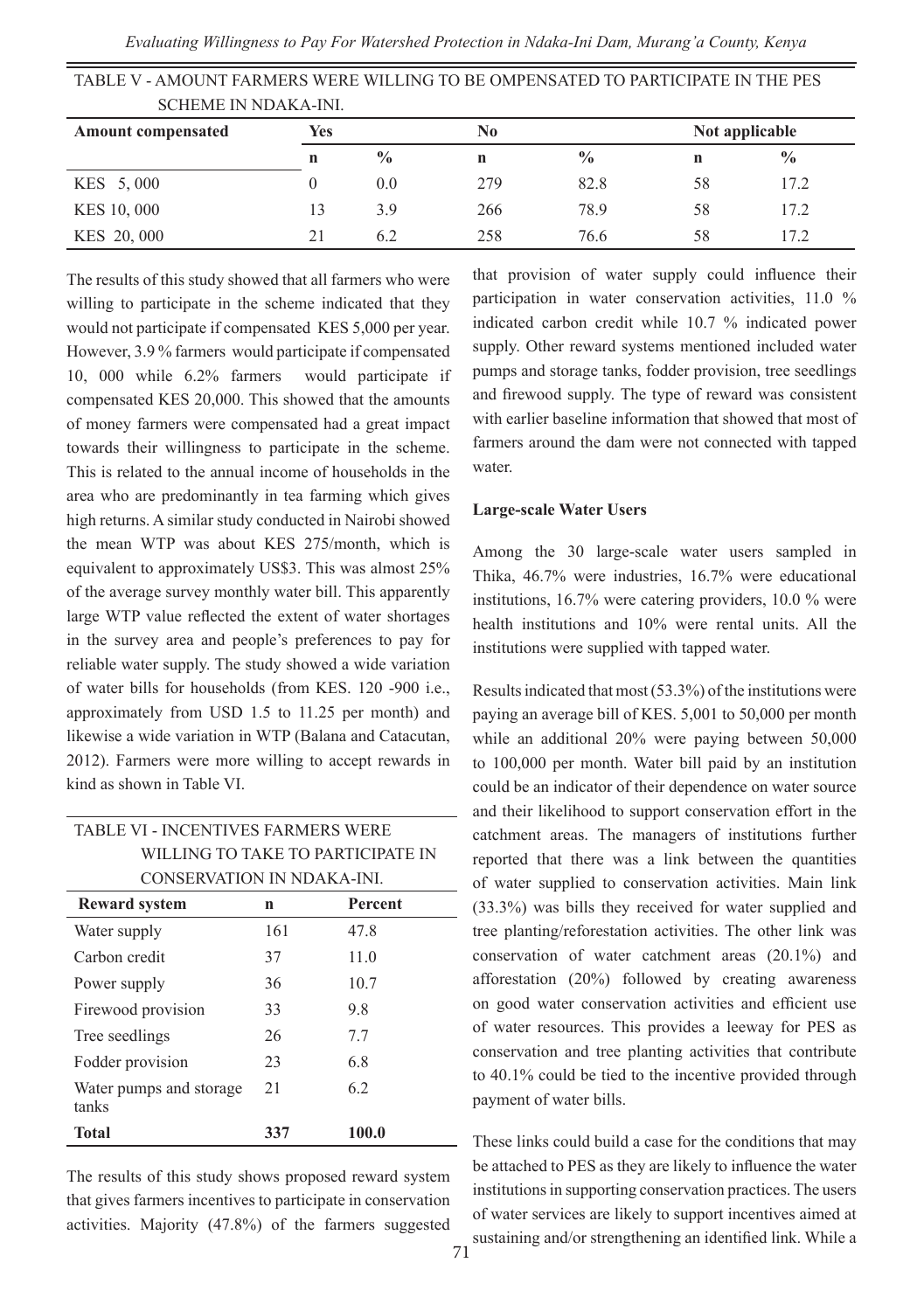### **KAGOMBE, KUNGU, MUGENDI AND CHEBOIWO**

third of the users could connect water supplied with water bills, the other two thirds indicated a connection of water supplied to conservation efforts. This means that activities aimed at improving conservation would be welcome by consumers. The managers of the institutions indicated that there are major threats to water catchment areas as shown in Table VII.

| <b>Threats</b> | <b>Frequency</b> Percent              |  |
|----------------|---------------------------------------|--|
|                | CATCHMENT AREAS.                      |  |
|                | THREATS TO NDAKA-INI WATER            |  |
|                | TABLE VII -INSTITUTIONS PERCEPTION ON |  |

| Pollution                                | 9                             | 30.0  |
|------------------------------------------|-------------------------------|-------|
| Mis-management of<br>farms               | 6                             | 20.0  |
| Deforestation and forest<br>encroachment | 6                             | 20.0  |
| Climate change                           | 4                             | 13.3  |
| Ignorance                                | $\mathfrak{D}_{\mathfrak{p}}$ | 6.7   |
| Illegal water connections                | 2                             | 6.7   |
| Land use change                          |                               | 3.3   |
| <b>Total</b>                             | 30                            | 100.0 |

As shown in Table VII, the respondents indicated that the main threats to water catchment areas were pollution (30 %), mis-management of farms (20%) and deforestation and forest encroachment (20%). This indicates that there are areas PES could intervene to improve the catchment areas. All the managers agreed that they had a role to play in order to improve water supply in institutions and also contribute towards conservation activities. The response from managers reflected challenges faced by

water catchment areas as contained in Water Masteplan that include land degradation and soil erosion, poor management of water resources, water insecurity, poor waste management, and livelihood insecurity stemming from land degradation of water catchment areas among other (MENR, 2012).

The institutions were willing to provide incentives towards conservation of water sources as shown in Figure 3.

Among the 30 managers who took part in the study, 50.0% were willing to offer support in kind, 33.3% were willing to support community project while 16.7% were willing to give cash. Further enquiry showed that cash of incentives managers were willing to provide per month varied from KES. 1000 to 200,000 as shown in Table VIII.

# TABLE VIII - CASH INCENTIVES MANAGERS IN THIKA WERE WILLING TO GIVE TO SUPPORT CONSERVATION.

| <b>Amount in KES. Per</b><br>month | Frequency      | <b>Percent</b> |
|------------------------------------|----------------|----------------|
| 1000 to 10,000                     | 8              | 26.7           |
| 10,001 to 30,000                   | 16             | 53.3           |
| 30,001 to 50,000                   |                | 3.3            |
| 50,001 to 75,000                   | 3              | 10.0           |
| 150,001 to 200,000                 | $\mathfrak{D}$ | 6.7            |
| <b>Total</b>                       | 30             | 100.0          |

As shown in Table VIII, over 50.0 % of the managers were willing to offer over KES. 10,000 per month to support water conservation activities. In return to supporting conservation activities, the institutions attached conditions as shown in Table IX.



**Figure 3**. Types of incentives managers are willing to give to support conservation activities in Ndaka-ini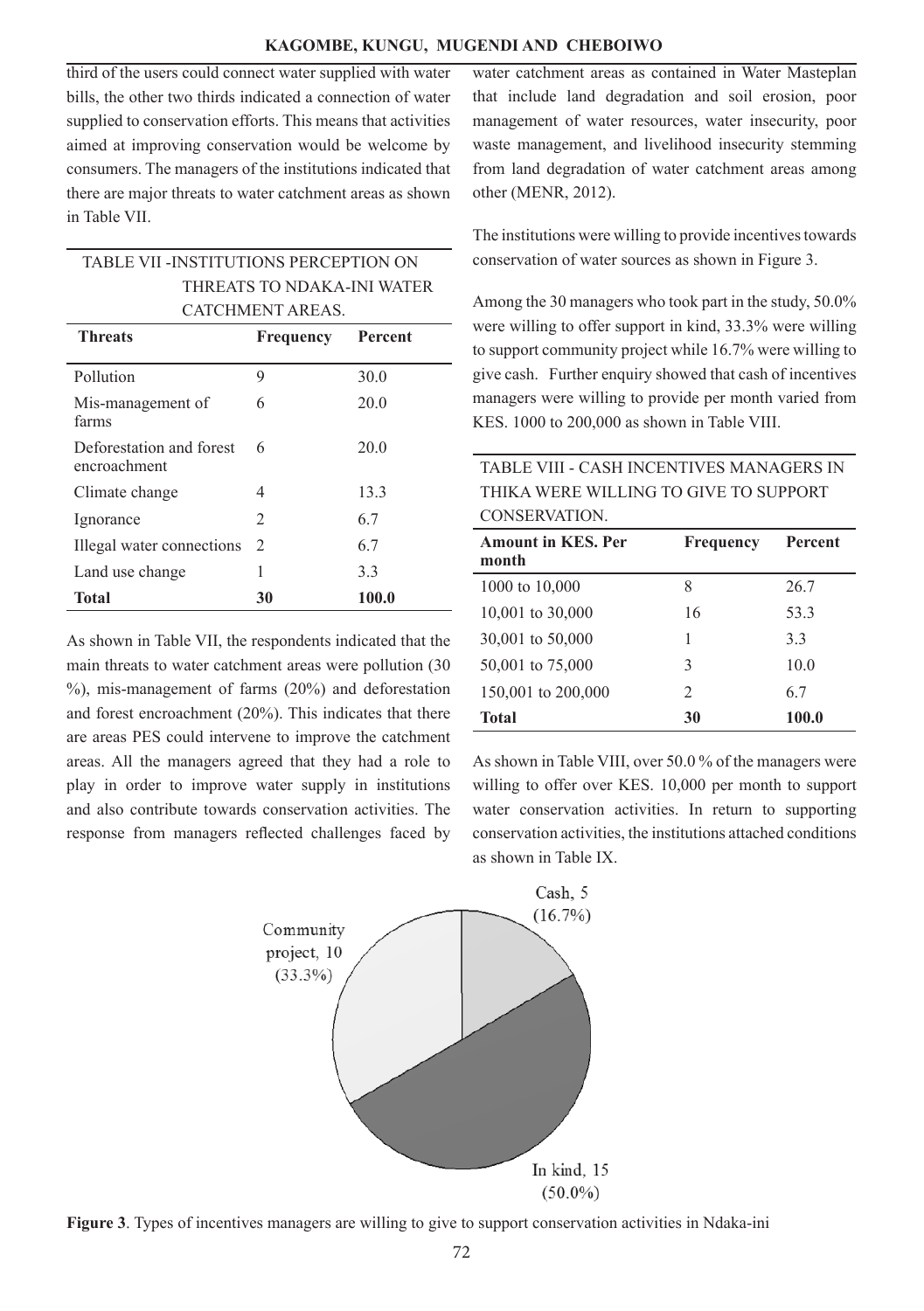| TABLE IX - CONDITION ATTACHED TO                |    |       |  |  |  |  |
|-------------------------------------------------|----|-------|--|--|--|--|
| INCENTIVE BY MAIN WATER USERS IN THIKA.         |    |       |  |  |  |  |
| Percent<br><b>Condition</b><br>Frequency        |    |       |  |  |  |  |
| Conservation efforts<br>43.3<br>13              |    |       |  |  |  |  |
| 26.6<br>Constant water supply<br>8              |    |       |  |  |  |  |
| Collective responsibility<br>20.0<br>6          |    |       |  |  |  |  |
| Maintain planted trees<br>6.7<br>$\mathfrak{D}$ |    |       |  |  |  |  |
| Reduction in water bills<br>3.3                 |    |       |  |  |  |  |
| <b>Total</b>                                    | 30 | 100.0 |  |  |  |  |

As shown in Table IX the main conditions managers were attaching to the incentives they were willing to provide were to see efforts put in place for water conservation activities  $(43.3\%)$ , having constant water supply  $(26.6\%)$ and the collective responsibility of the water consumers (20.0%). Conditions attached were in line with enhancing conservation and improving water supply. Study conducted in East Usambara showed that there was a trade-off between the conditionality level and payment required to encourage participation (Karczan *et al*., 2012).

# **Economic Incentives Provided by Consumers to Farmers in Support of Watershed Protection**

The second study objective was to find out economic

incentives provided by the consumers to farmers in support of watershed protection. To respond to this objective, water consumers were asked to indicate whether they were willing to support conservation activities. In response, all (100.0%) respondents reported that they were ready to offer their support in order to ensure there is continued water supply in homesteads. Figure 4 illustrates incentives given to support conservation activities.

As shown in figure 4, 47% water consumers supported community projects, 37.9% offered in kind support whereas 14.7% consumers offered their support through giving out money. For those willing to give support in cash; 15.5% were willing to support conservation activities by paying KES 50-100 per month, 29.3 % by paying KES 101-300 monthly while 0.9 % indicated KES 301-500. However, 54.3% consumers never supported conservation activities. This shows that less than half of the respondents were willing to pay the amount specified for watershed protection. Further analysis revealed a relationship between the amounts of money farmers are willing to give in support of conservation activity to the main source of household water as shown in Table X.



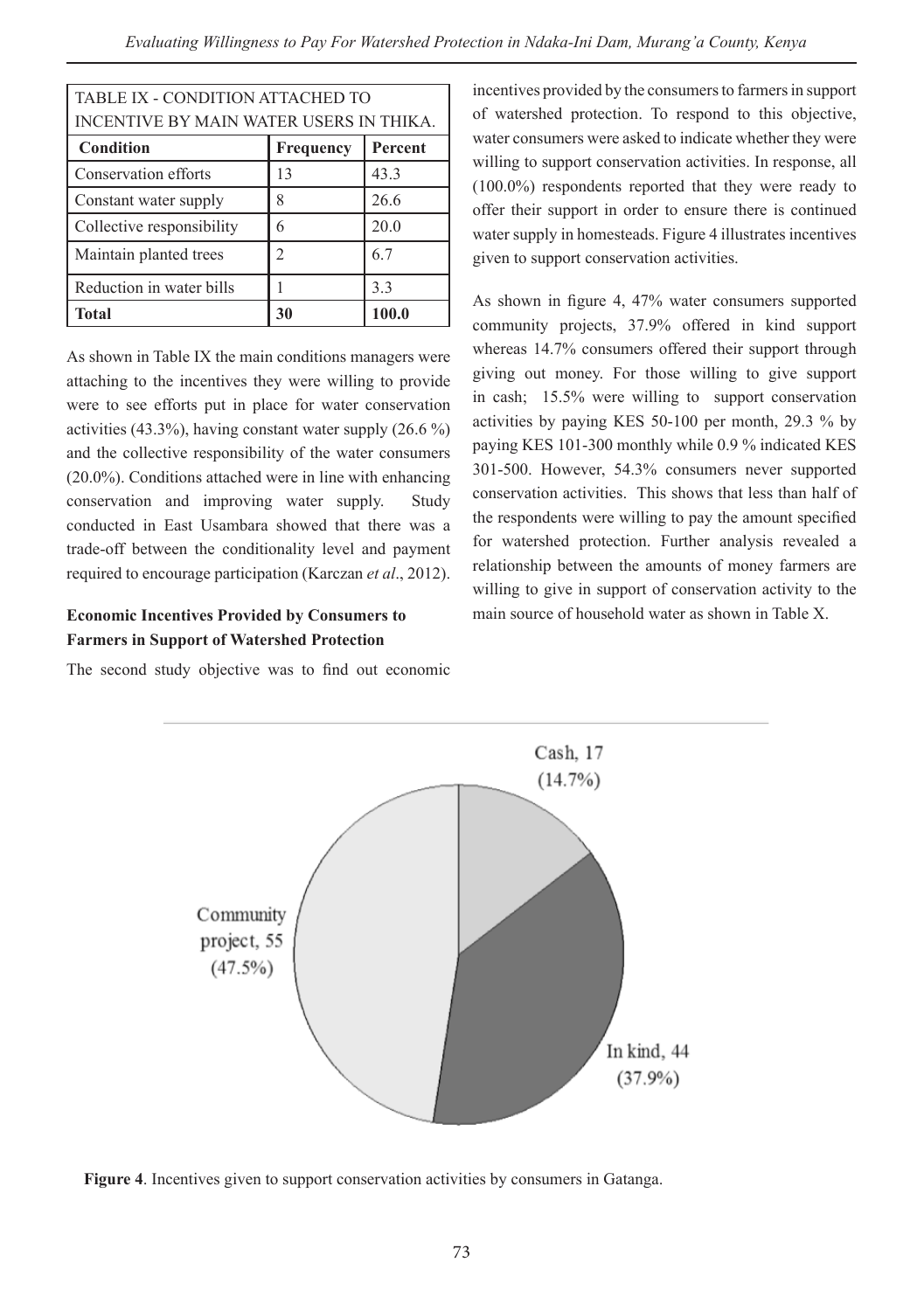| Main sources of<br>water       | Amount of money willing to give to support conservation<br>activities in KES. |                |             | <b>Total</b>   | Chi-square<br>statistics |                     |
|--------------------------------|-------------------------------------------------------------------------------|----------------|-------------|----------------|--------------------------|---------------------|
|                                | None                                                                          | $50 - 100$     | $101 - 300$ | $301 - 500$    |                          |                     |
| Rain water                     | 16                                                                            | $\overline{2}$ | 5           |                | 24                       | $\chi^2 = 103.719$  |
| River/streams                  | 45                                                                            | 18             | 10          | 0              | 73                       |                     |
| Tapped water                   | 9                                                                             | 31             | 67          | 9              | 116                      | $df = 12$           |
| <b>Borehole</b>                | 54                                                                            | 17             | 22          | 0              | 93                       |                     |
| Shallow well                   | 18                                                                            | 8              | 7           | $\overline{0}$ | 33                       | $\text{Sig}=0.000*$ |
| Total                          | 142                                                                           | 76             | 111         | 10             | 339                      |                     |
| *Significant at $p<0.05$ level |                                                                               |                |             |                |                          |                     |

# TABLE X -MAIN SOURCES OF WATER FOR HOUSEHOLD USE AND AMOUNT OF MONEY WATER CONSUMERS ARE WILLING TO GIVE TO SUPPORT CONSERVATION ACTIVITIES

The results revealed that there was a significant relationship between farmers' sources of water and the amount of money they were willing to give to support conservation activities  $(\chi^2=103.719, df=12, p=0.000)$ (Table X). In particular, among the 24 farmers who harvested rain water for domestic use, 16 were not willing to support conservation activities, 2 suggested that they would support with KES. 50-100, 5 would support with KES. 101 to 300, with only 1 indicating KES 301 to 500. Among the 116 with tapped water, majority (67) of them indicated that they would support with KES 101 to 300. This shows that farmers with tapped water were more likely to support conservation activities compared to those whose sources of water were rain, river/streams, borehole and shallow well. In a study conducted in Sasumua showed that water users in Nairobi were willing to pay an incremental US\$1.25 over their normal water tariff to support conservation activities (FAO, 2013a). Consumers of water who were willing to give incentives in support of conservation activities attached conditions for their support as shown in Table XI.

| TABLE XI - CONDITIONS ATTACHED                |     |       |  |  |
|-----------------------------------------------|-----|-------|--|--|
| TO INCENTIVE PROVIDED BY                      |     |       |  |  |
| CONSUMERS IN GATANGA SUB-                     |     |       |  |  |
| COUNTY.                                       |     |       |  |  |
| <b>Conditions attached to incentives</b><br>n |     |       |  |  |
| 15<br>12.9<br>Clean water                     |     |       |  |  |
| 19.0<br>22<br>Regular water supply            |     |       |  |  |
| 11<br>9.5<br>Irrigation water                 |     |       |  |  |
| Alternative water projects<br>5<br>43         |     |       |  |  |
| 63<br>54.3<br>Not applicable                  |     |       |  |  |
| Total                                         | 116 | 100.0 |  |  |

Table XII shows that Conditions attached to incentive is very important in implementation and this study showed that 19.0% stated that they would support conservation activity in return to regular water supply, 12.9% gave clean water at their homesteads as condition, whereas 9.5% of consumers preferred irrigation water projects. A key aspect of PES is the extent of conditionality as it is the main key differentiating feature between PES and other non-coercive conservation approaches such as integrated conservation, development projects, and community based natural resource management (Ferraro and Kiss, 2002). However conditionality can be applied at different levels. Van Noordwijk and Leimona (2010) defined conditionality on a spectrum, where payment can be linked to (1) the consequence of an improved ecosystem service (for example, cleaner water), (2) improved system performance (for example, increased tree cover), (3) improved actions (for example, replanting in the runoff zone), (4) improved management plans (for example, an intent to replant in the runoff zone), or (5) improved management objectives. Choosing an extent of conditionality required to deliver fully the required ecosystem service at the least cost to farmers is an important component of PES design. The merits of conditionality are clear: it ensures service provision or, alternatively, avoids wasting resources by paying 'money for nothing' (Ferraro and Pattanayak, 2006), and it ensures that the practices paid for generate net benefits for users, as presumably the latter would otherwise not be willing to purchase those services at the given price.

On the other hand, among the 54.3% water consumers who showed that they never supported conservation activities, 45.7% indicated that the major factor which hindered them was lack of finances whereas 8.6% stated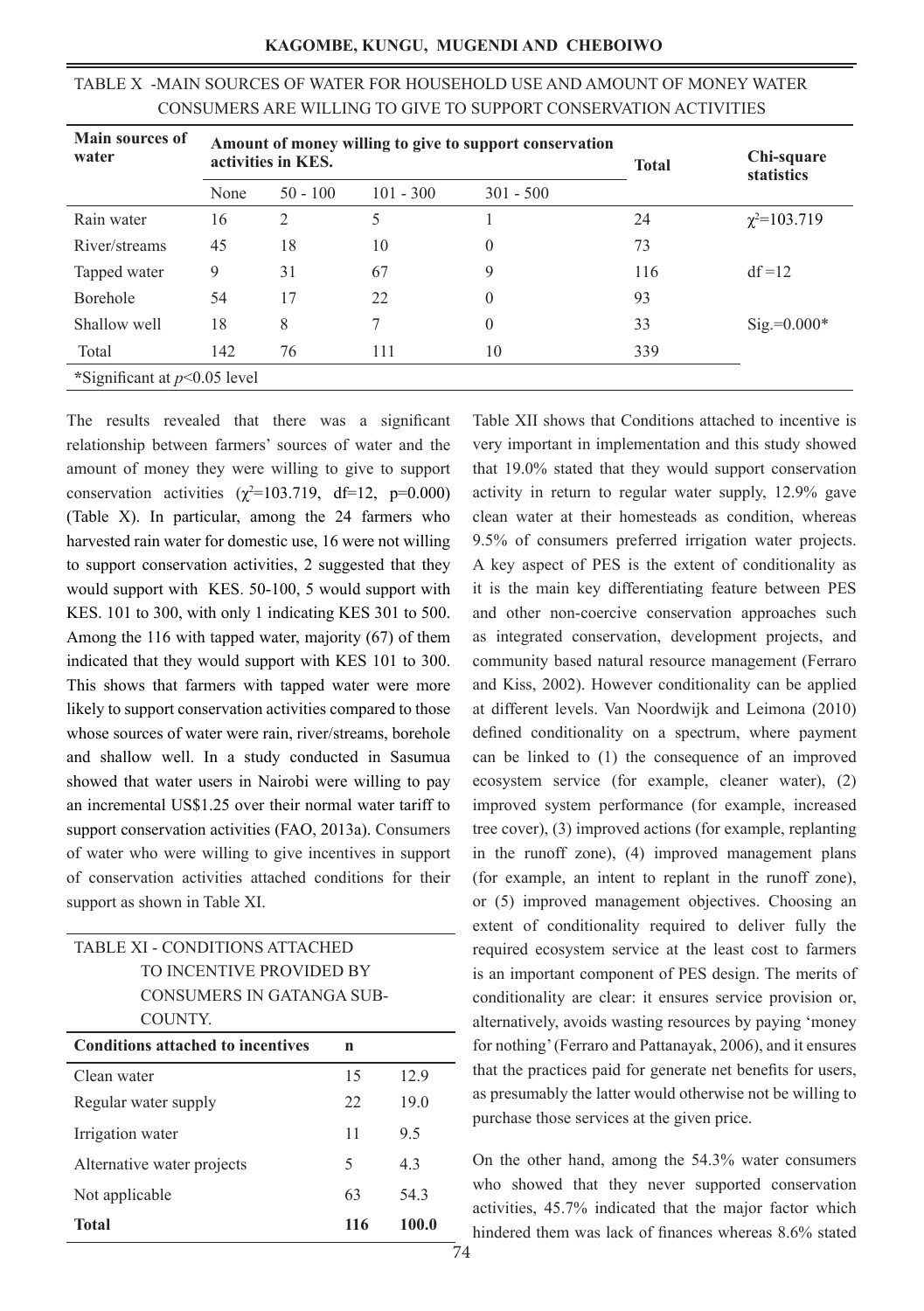that services offered were very poor. Table XIII illustrates group incentives household heads are willing to participate in conservation activities.

| <b>TABLE XIII. - GROUP INCENTIVES IDENTIFIED</b> |    |     |  |  |  |  |
|--------------------------------------------------|----|-----|--|--|--|--|
| BY CONSUMERS IN GATANGA.                         |    |     |  |  |  |  |
| <b>Group incentives</b><br><b>Percent</b><br>n   |    |     |  |  |  |  |
| Improvement in road network                      | 29 | 8.6 |  |  |  |  |
| 54<br>Putting up of schools<br>16.0              |    |     |  |  |  |  |
| Provision of tapped water<br>88<br>26.1          |    |     |  |  |  |  |
| Improve on health facility<br>56<br>16.6         |    |     |  |  |  |  |
| Electricity provision<br>16.6<br>56              |    |     |  |  |  |  |
| 24<br>Capacity building<br>71                    |    |     |  |  |  |  |
| Provision of seedlings<br>8.9<br>30              |    |     |  |  |  |  |
| 337<br>100.0<br>Total                            |    |     |  |  |  |  |

Table XIII illustrate group incentives households would engage in in return to conservation. Results showed that 8.6% households identified improvement of the road network, 26.1% provision of tapped water, 16.6% activities that would improve health facility and 16.6% capacity building and 8.9% households were willing to participate in provision of seedlings.

Type of incentive farmers expect in order for them to participate in PES is very important (Figure 6). Water provision was rated highest followed by firewood supply,

power supply and carbon credit. Despite the catchment being the source of water for Nairobi, the community is still under supplied with water showing an inequity in natural resource distribution. This negatively affects the community view of the dam and so more efforts aimed at enhancing incentive is required in the area. As a result, the most preferred individual and group reward incentive was provision of water. The main group incentives were provision of tapped water (Figure 4). The other group incentives preferred were schools, health facilities, supply of electricity, capacity building, improved road network and provision of seedling. There is need to balance individual and group incentives as both are key to conservation. The results compare well with a recent study which showed that the most preferred reward system were in kind and an emerging paradigm shift towards co-investment instead of payment (Namirembe *et al*., 2014). Co-investment would bridge the gap in rewards given that it is difficult to drive PES using contributions from consumers alone as they are far below the opportunity cost of the producer. Lessons from Naivasha was that PES has potential to be used as a vehicle to create local markets for environmental good through contribution of high value fruit trees and fodder crops that has led to improved livelihoods for the WRUA and farmers these areas. The additional income through improved farm production were more than what farmers received directly as incentive in PES (FAO, 2013).



**Figure 6**. Proposed reward system to participate in conservation in Ndaka-ini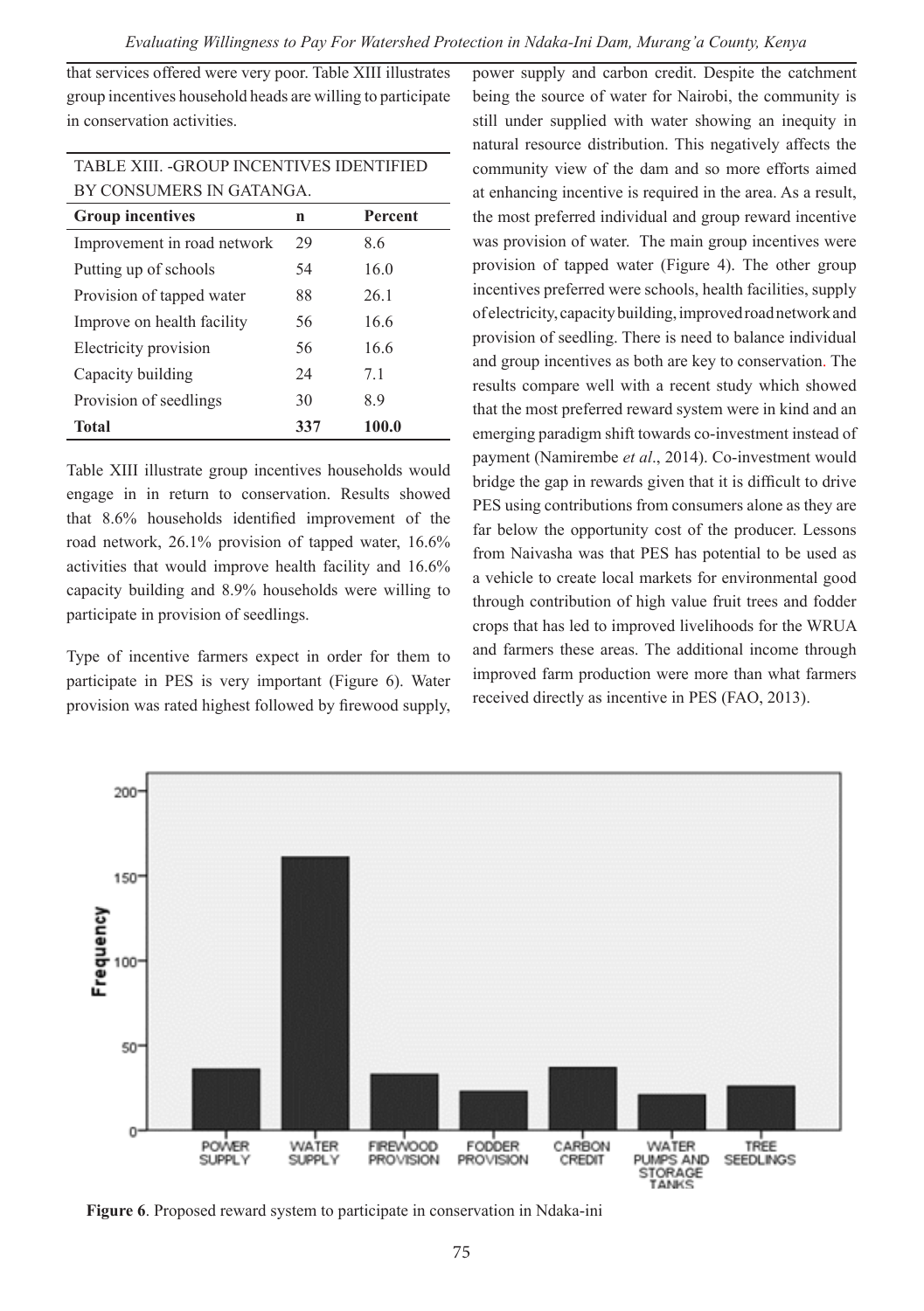#### **KAGOMBE, KUNGU, MUGENDI AND CHEBOIWO**

Studies conducted in Naivasha in Rift valley of Kenya showed that farmers wanted to see direct benefits from their own efforts, not just hearing about how conservation is important to the wider area, or to downstream stakeholders. The economic case for conservation should be used to promote more sustainable farming practices (carrots instead of sticks). Roger and Risk (2012) noted that extension agents and NGOs need to think about how they communicate the conservation message to farmers as it may be more effective to talk with farmers about 'boosting production through good practices', than about conservation especially when initially conservational benefits are not clearly understood and a loss of productive land may be feared. This is the case for Ndakaini where more efforts should be put to direct benefits for farmers that can in return give them motivation to support conservation activities. The type of incentive is likely to be influenced by the income level of the household and this led to assessment of net income levels of the respondent as shown in Table XIV.

As indicated in Table XIV, In the last 12 months, 4.2% respondents had a net income of KES20, 000 - 50, 000 in the cropping activities, 21.1% had a net income of KES 150,001 - 200,000, 13.1% had an income of KES 300,001 - 400,000 while 9.8% made an income of KES 500,000 and above. In relation to livestock activities, 15.4% respondents made an income of KES 20,000 - 50,000, 18.1% made an income of KES 100,001 - 150,000, 5.6% made a net income of KES 300,001to 400,000 while 3.9% made an income of KES 500,000 and above (Table XIV).

*Chi*-square test results revealed that there were significant differences among the farmers' level of income generated through cropping activities and livestock product per year  $(\chi^2=97.356, df=64, p=0.005)$ . The findings showed that while majority of the farmers were getting a net income ranging from KES. 20,0000 to 200,000 from livestock products, most of those engaging in cropping activities were getting a net income of KES. 100,000 to 400,000 (Table XV) .

Majority of the households did not get any net income from off farm sources and other sources (off farm sources  $(59.30\%)$  and other sources  $(76.6\%)$  (Table XV). Among the few respondents who made net income, 8.0% made a net income of KES 1,000 to 5,000 from off farm sources, 5.9 % made an income of KES 15,001 to 20,000 whereas 5 % made a net income of KES 50,001 - 100,000. From other sources, 8.9 % household heads made a net income of KES 1,000 - 5,000, and 5.3 % made KES 10,001 to 15,000, with only 0.3 % household head reporting that they made an income of KES 50,001 to 100,000. This calls for diversification of income sources.

### **Conclusions and recommendations**

#### **Conclusions**

The first objective was to evaluate the willingness of downstream consumers to pay for watershed protection. Majority of consumers were willing to participate in a scheme aimed at providing incentives to upstream farmers. In conclusion, results showed a relationship between willingness of farmers to accept conservation activities in return to incentives provided. There was a significant relationship between the consumers source of water to the amount they were willing to give to conservation activities with farmers who were connected with water from the Ndaka-ini catchment willing to give more. In addition, large water consumers were willing to give incentives in conservation in return to being assured reliable water supply. However, there was no framework in which consumers willing to pay could use to provide incentives to the providers of environmental services. The study indicated that majority of respondents, both small-scale and large-scale water users were willing to pay additional fees that would go to conservation. The mechanism for such payment must be worked out jointly by the users, Water Company and WRSB. The second objective was to identify incentives consumers were willing to provide to farmers in return to improved conservation practices. In conclusion, the main incentives offered by users of water were in support of community projects (47 %), in kind (38 %) and in cash (15 %). There was a significant relationship between the source of water in the household and willingness to support conservation, with household with tapped water supply more willing to provide incentives. This relates well with providers of ES whose main preferred group incentive was provision of tapped water to the households.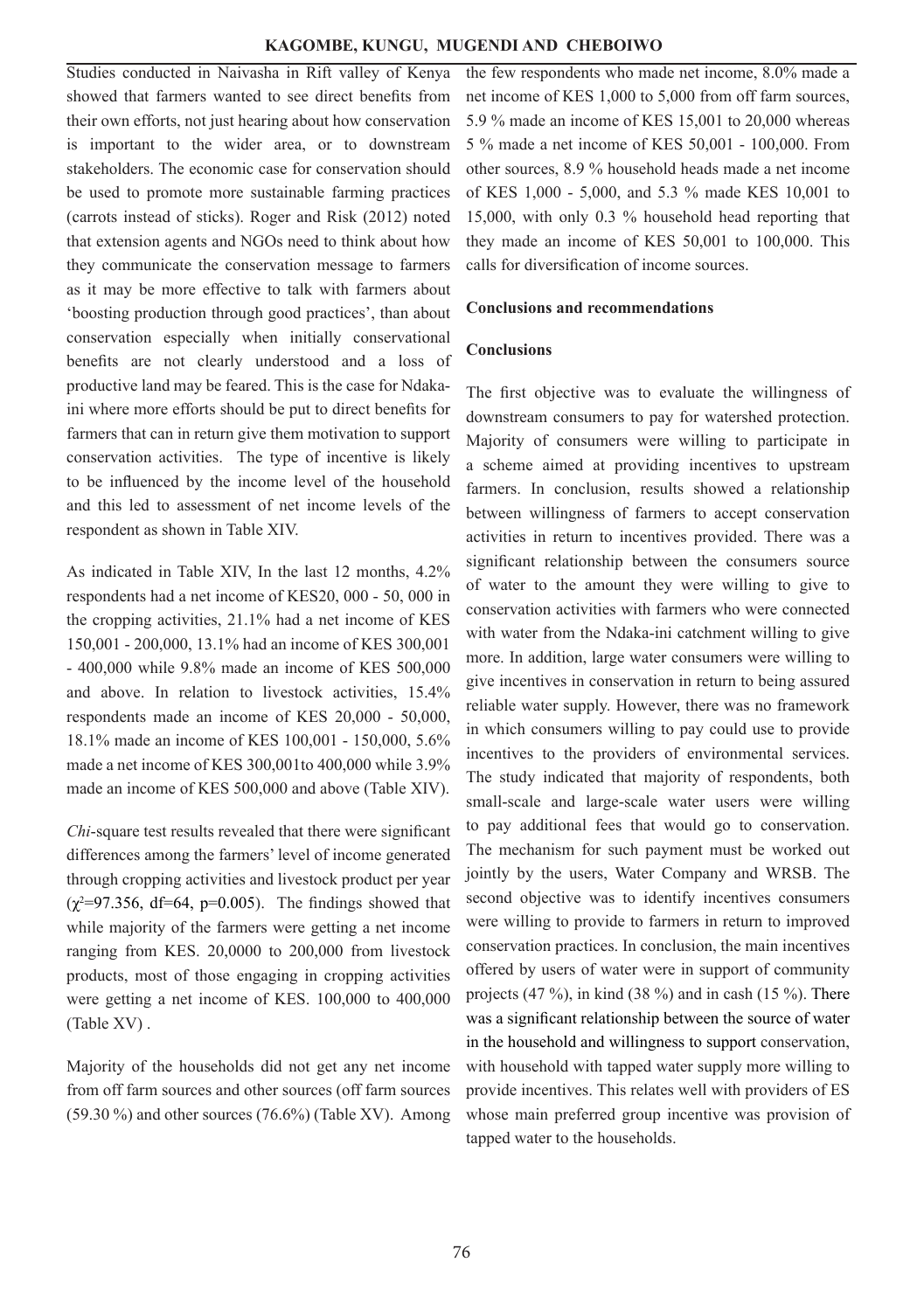|                                   | TABLE XIV - NET INCOME GENERAT                                           | ED BY THE FARMERS THROUGH CROPPING ACTIVITIES AND LIVESTOCK PRODUCTS |                    |                         |                      |                    |                         |                      |                |                |
|-----------------------------------|--------------------------------------------------------------------------|----------------------------------------------------------------------|--------------------|-------------------------|----------------------|--------------------|-------------------------|----------------------|----------------|----------------|
| Net income                        |                                                                          | Farmers' net income through livestock products in KES.               |                    |                         |                      |                    |                         |                      |                | Total          |
| cropping<br>activities<br>through | $20,000 - 50,000$                                                        | $50,001 - 100,000$                                                   | 150,000<br>100,001 | I<br>200,000<br>150,001 | 200,000 -<br>300,000 | 400,000<br>300,001 | 400,001 -<br>500,000    | and above<br>500,000 | None           |                |
| $20,000 - 50,000$                 | 3                                                                        | 0                                                                    | $\circ$            | $\circ$                 |                      | $\circ$            | $\circ$                 | $\circ$              | $\supseteq$    | $\overline{4}$ |
| 50,001 - 100,000                  | $\mathbf 2$                                                              | $\infty$                                                             | 4                  |                         | 4                    | 0                  | 0                       | 0                    | $\equiv$       | $30\,$         |
| $\frac{100,001}{150,000}$         | $\overline{c}$                                                           | $\circ$                                                              | $\overline{c}$     | $\circ$                 | 3                    |                    |                         | $\circ$              | $\frac{8}{2}$  | $\mathcal{O}$  |
| $150,001 - 200,000$               | $\frac{13}{2}$                                                           | $\overline{c}$                                                       | $\circ$            | $\equiv$                | $\mathcal{L}$        | $\infty$           | 0                       | $\mathcal{L}$        | $\overline{4}$ | $\overline{7}$ |
| $200,000 - 300,000$               | Γ                                                                        | 3                                                                    | $\overline{ }$     | $\circ$                 | $\mathcal{L}$        | 5                  | 0                       | $\sim$               | $\overline{a}$ | 42             |
| $300,001 -$<br>400,000            | 4                                                                        | 4                                                                    | $\overline{c}$     | $\circ$                 | $\mathcal{L}$        | $\mathcal{L}$      | $\circ$                 | 4                    | $\overline{ }$ | $\overline{4}$ |
| $400,001 - 500,000$               | ৩                                                                        | 3                                                                    | $\circ$            | $\circ$                 | $\mathcal{L}$        | 3                  | $\circ$                 | 5                    | $\circ$        | 37             |
| 500,000 and<br>above              | 5                                                                        | 4                                                                    | $\equiv$           | 4                       |                      | $\circ$            |                         | $\circ$              | ٣              | 33             |
| None                              | $\circ$                                                                  | $\circ$                                                              | $\circ$            |                         | $\circ$              | $\circ$            | 0                       | $\circ$              | 3              | 4              |
| Total                             | 52                                                                       | $\frac{1}{4}$                                                        | $\mathbf{r}$       | 47                      | 17                   | $\overline{19}$    | $\overline{\mathbf{c}}$ | $\mathbf{13}$        | 86             | 337            |
| $\chi^2 = 97.356,$                | $df = 64$ , Sig. = 0.005* (Measured at $p < 0.05$ level of significance) |                                                                      |                    |                         |                      |                    |                         |                      |                |                |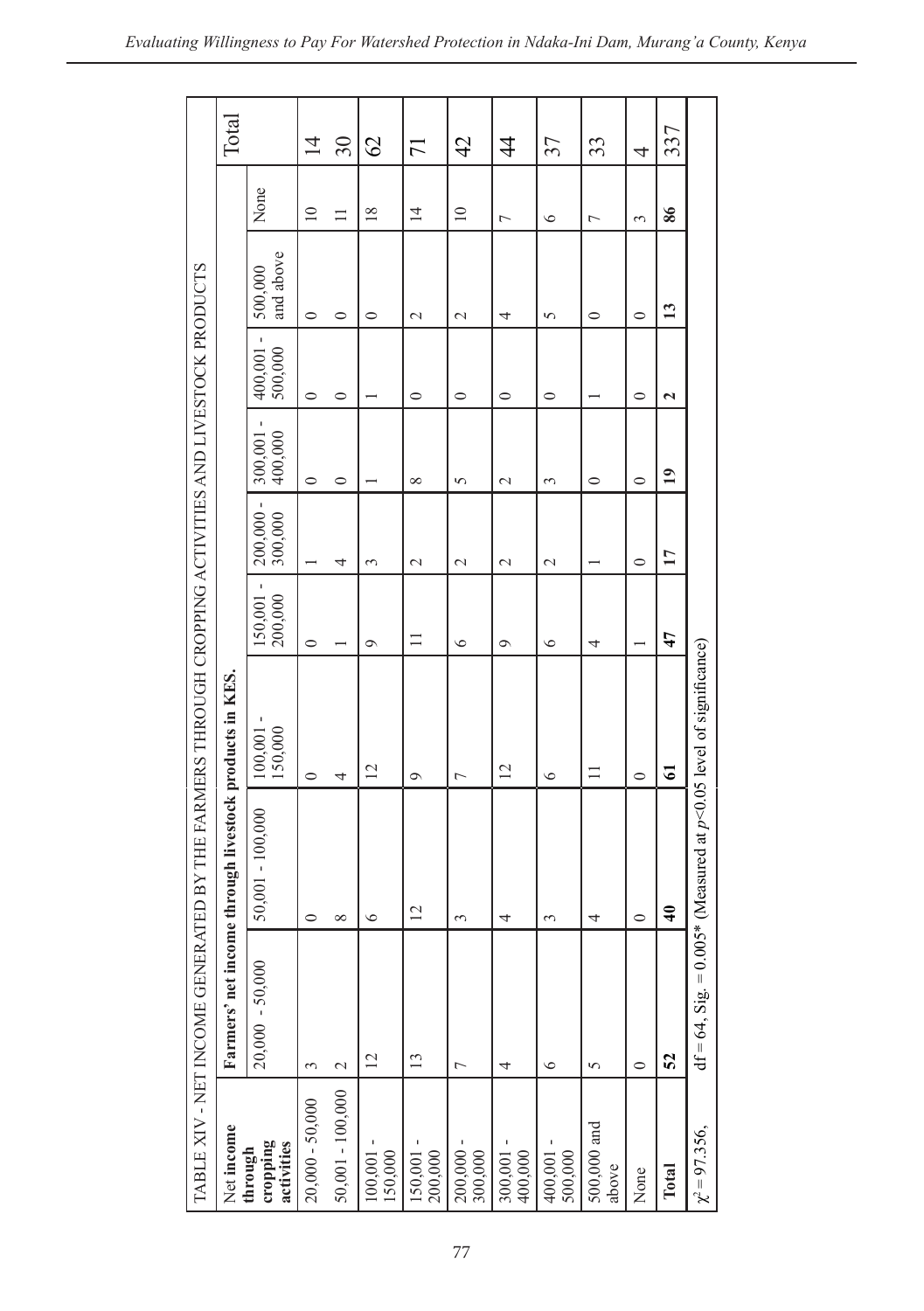TABLE XV - FARMERS' NET INCOME FROM OFF FARM SOURCES AND OTHER SOURCES IN GATANGA.

| Net income        |     | <b>Off farm sources</b> | Other<br>sources |               |
|-------------------|-----|-------------------------|------------------|---------------|
| (KES)             | n   | $\frac{0}{0}$           | n                | $\frac{0}{0}$ |
| $1,000 - 5,000$   | 27  | 8.0                     | 30               | 8.9           |
| $5,001 - 10,000$  | 31  | 9.2                     | 17               | 5.0           |
| $10,001 - 15,000$ | 18  | 5.3                     | 18               | 5.3           |
| $15,001 - 20,000$ | 20  | 5.9                     | 5                | 1.5           |
| $20,001 - 30,000$ | 13  | 3.9                     | 8                | 2.4           |
| $30,001 - 40,000$ | 7   | 2.1                     | $\Omega$         | 0.0           |
| $40,001 - 50,000$ | 4   | 1.2                     | $\Omega$         | 0.0           |
| 50,001 to 100,000 | 17  | 5.0                     | 1                | 0.3           |
| None              | 200 | 59.3                    | 258              | 76.6          |
| <b>Total</b>      | 337 | 100.0                   | 337              | 100.0         |

### **RECOMMENDATIONS**

**Farmers Engagement:** Engage farmers in PES using a combination incentives in-kind supported by a proportion of cash rewards. Conservation practices that should be sold out to farmers are terracing, contour farming, planting of grass-strips and planting bamboo along the rivers. Farmers' awareness towards conservation should be enhanced to improve uptake of PES packages. In addition, cost benefit analysis for adopting different conservation practices should be carried out.

**Mechanism for passing on incentives:** The collection point for the incentive would be through water bills charged by Water Company. To reach the supplier of the service, there would be need to develop a very clear mechanism on how the incentives will be passed over while also developing a monitoring system to ensure compliance. Experience from Brazil showed that payment was the most effective tool with 25 % of revenue being reinvested to support PES.

**Types of incentives**: Promote PES using existing rewards in conservation but reorganize them to include conditionality so as to gain the additionality out of the provided incentives. In addition, develop a framework for tapping incentives provided by users and another one for giving back to the providers. Where possible, promote bundled approach in ES as it's more cost effective.

need to be conducted on mechanisms for financing PES, combining public and private sector inputs. In addition, develop mechanisms for pooling resources from the willing individuals and corporations ready to support PES that would go towards supporting a voluntary scheme. Further, National and County governments to set aside funds that would support PES implementation.

### **REFERENCES**

- [1]Athi Water Profile. (2015). Athi Water Service Board official page, awsboard.go.ke.
- [2]Balana, B. D. and Catacutan D. (2012). Assessing the willingness to pay for reliable domestic water supply via catchment management: results from a contingent valuation survey in Nairobi City, Kenya. *J. Environ. Plann. Man.* DOI: 10.1080/09640568.2012.732934.
- [3]Dugan, P. J., Barlow, C., Agostinho, A. A., Baran, E., and Cada, G. F. (2010). Fish Migration, Dams, and Loss of Ecosystem Services in the Mekong Basin. *Ambio* 39, 344–348. doi: 10.1007/ s13280-010-0036-1.
- [4]FAO. (2013(a). Engaging local business in PES Lessons from Lake Naivasha, Kenya. Case studies on Remuneration of Positive Externalities (RPE)/ Payments for Environmental Services (PES). Prepared for the Multi-stakeholder dialogue 12- 13 September 2013 FAO, Rome.
- [5]Forest Management and Conservation Act. (2016). Government printers, Nairobi Kenya.
- [6]Grafton, R., Kompas, T., Hang, T. and Ward, M. (2009). Residential Water Consumption: A Cross-Country Analysis. The Australian National University Acton, ACT 0200 Australia.
- [7]Kagombe, J. and Kiama, S. (2012). GIS mapping of the study sites done as part of the study.
- [8]Kenya Water Master Plan. (2013). Masterplan for conservation and sustainable management of water catchment areas in Kenya. Ministry of Environment and Mineral Resources.
- [9]Kenya Water Towers Agency. (2012). Legal Notice no 47, 2012, Government printers, Kenya.

**Recommendation for Further Research**: Further studies